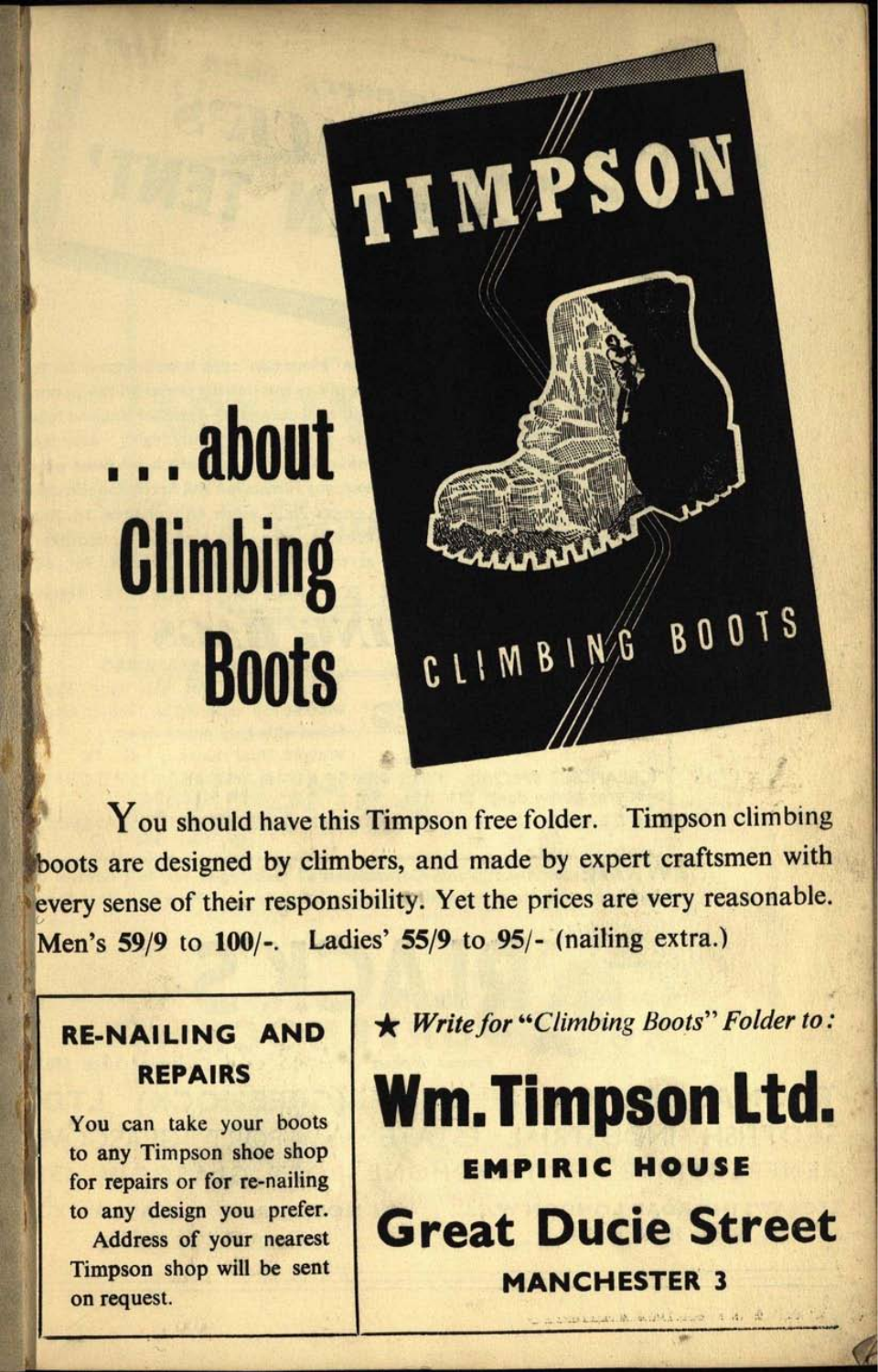

are

The "Mountain" tent is well-known for it simplicity and stability under all conditions The new curved zip-fastener door adds to the snugness of this highly desirable mountaineering tent which has been use: on many Himalayan and Arctic Expeditions Length 7ft., width 4ft., height 3ft. 9in Price complete with sewn-on groundsheet at the reduced price of **£14 7s.** 6d

MOUNTAIN TENTS AVAILABLE FOR HIRE AT MODERATE TERM

More mountaineers than ever

using BLACK'S

DUNTAIN TENT'



"PAL-O-MINE" STANDARD As illustrated. 6ft 6in. long 30in. wide at top tapering to 18in. at foot. Filled with grey goose down. Weight 3lbs. 10ozs. **£7 Is.** 3d

"ICELANDIC" SPECIAL Filled with "PAL-O-MINE" SPECIAL best grey goose down £11 **15s. 9d. £8 12s. Od.** "ICELANDIC" STANDARD "GOOD COMPANIONS" STANDARD) **£9 3s. 6d. £5 13s. 3d.**

**WRITE for the "Good Companion's" Catalogue for full details Black's Mountaineering and Camping Equipment. Free and Post Free.]**



**THOMAS BLACK & SONS (GREENOCK) LTD** SCOTTISH INDUSTRIAL ESTATE . PORT GLASGOW RENFREWSHIRE . TELEPHONE PORT GLASGOW 435

**22 GRAY'S INN ROAD LONDON W.C.2 126 HOPE STREET GLASGOW C.J1** Phone HOLborn 5494

Phone CENtral 4007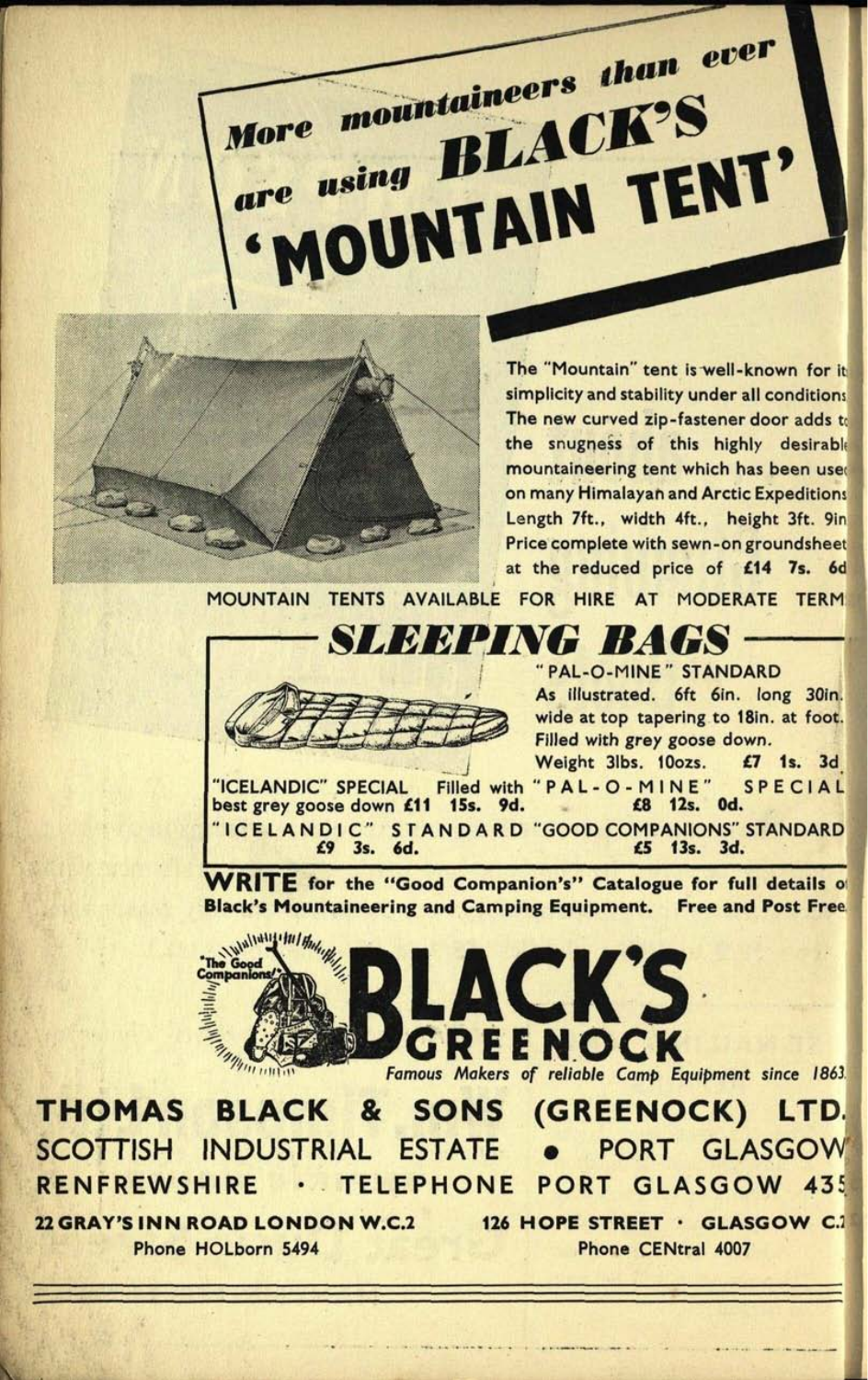

• it **ons** 

s to ble ser ons

9in  $get$  $6d$ 

M.

in. ot.  $\overline{\mathbf{d}}$ 

**L** ٢D

 $\bullet$ 'ee

363.

D. W

35

 $C.2$ 

Ξ

## **VIKING** nylon rope from all good **Sports Outfitters**

### **HUGHES & JONES**

**HIGH CLASS GROCERS, BAKERS,** CORN AND FLOUR MERCHANTS

**FINEST SELECTED GROCERIES & PROVISIONS** 

 $\star$ 

**CENTRAL STORES, BETTWS-Y-COED** 

Telephone: 34